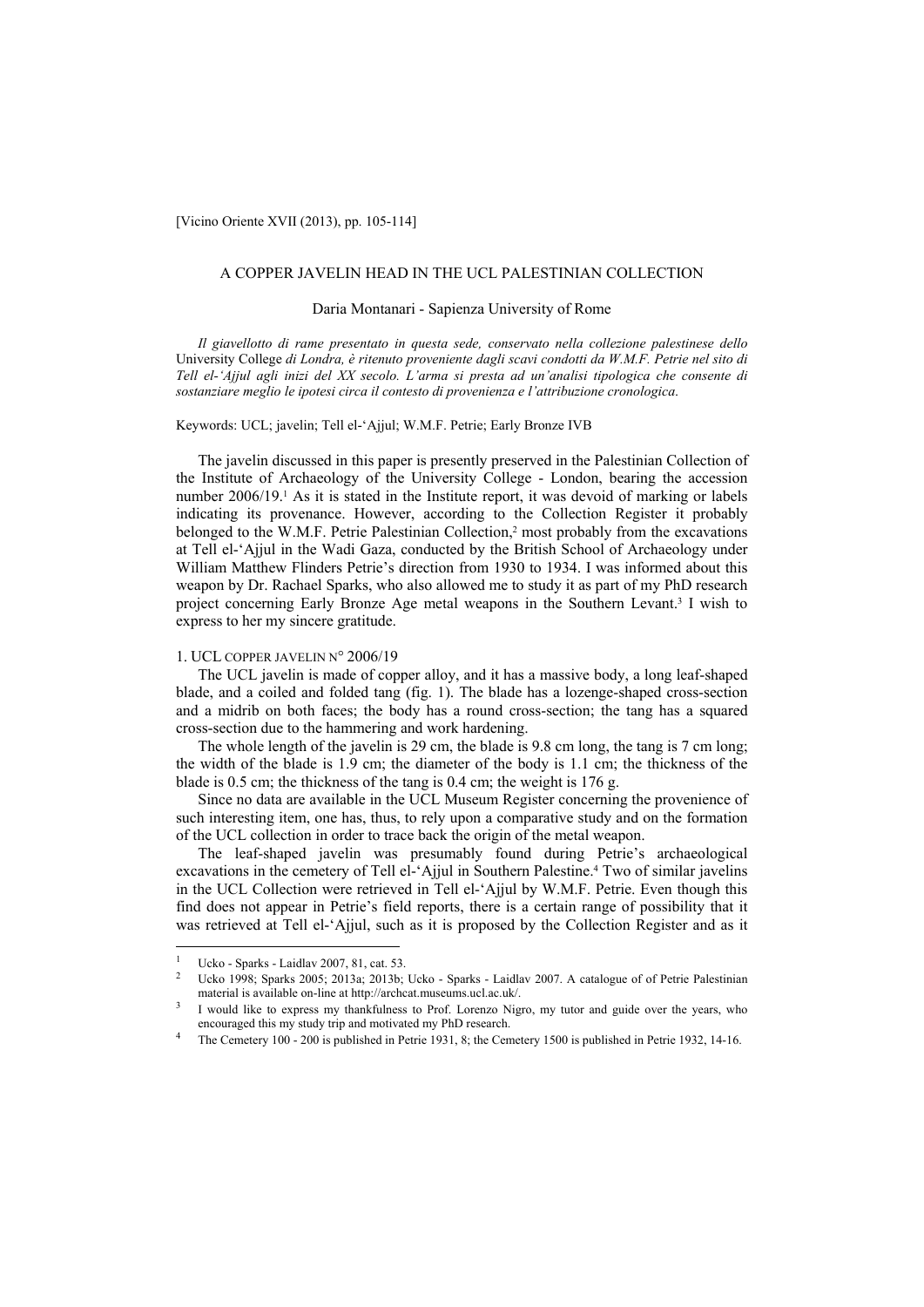suggested by the comparison with the other coeval specimens.<sup>5</sup> Specifically, as it will be detailed further (§ 3.), the javelin 2006/19 shares some features, such as coiled and folded tang and elongated blade, with two specimens from Tombs 227 and 275 of Tell el-'Ajjul.

#### 2. SOUTHERN LEVANTINE JAVELINS: AN OVERVIEW

Javelins are deemed a reference class of metal weapons for Southern Levant during the Early Bronze Age. Especially in the Early Bronze IV, javelins figure out as a meaningful presence, in relationship with warfare and social change in that period.

Javelins are long-distance weapons, suitable to be thrown,<sup>6</sup> composed of two parts of different material: a perishable wooden handle, and a metal point, the head. This weapon was made by melting bronze in a mould, and by hammering and work hardening the molten product.

EB IV Southern Levantine javelin heads usually have a coiled and folded tang to be inserted into the wooden handle; sometimes this part of the haft could be outer reinforced by metallic bends, like as in the case of a specimen from 'Ain Samiya,' strings or fibre strips wrapped around the wooden pole. The tang inserted in the handle corresponds roughly to a third of the whole length of the weapon.

Javelins can be basically subdivided in two main types: the simple one and the leafshaped one. The former type<sup>8</sup> is represented by a bipartite weapon, with folded, coiled tang,<sup>9</sup> plain body, squared cross-section, that is the classic "poker-spear",<sup>10</sup> or with circular cross-section, and a pointed tip. The latter type<sup>11</sup> is tripartite: it has a folded, coiled tang, a short central body, with alternatively squared or circular cross-section, and the leaf-shaped blade.

The javelin head preserved in the UCL Palestinian Collection belongs to the leaf-shaped type.

# 2.1. *Leaf-shaped javelins*

Leaf-shaped javelins were mainly found in funerary contexts of Early Bronze IV Southern Levant. More precisely, they were retrieved in Early Bronze IVB12 tombs in the

 $\overline{\mathbf{S}}$ <sup>5</sup> The report of the UCL Collection indicates that the javelin has not yet been matched to a published source.<br><sup>6</sup> Yadin 1963, 10.

Dever 1972a, 103-106, fig. 5:3.

<sup>8</sup> The simple type corresponds to De Maigret's types A4*ii* and A4*iii* (De Maigret 1976, 70-77, figs. 14, 15), and to Philip's types 5 and 13 (Philip 1989, 75-77, fig. 15). It is sometimes in literature referred as "pike".<br>Only in a few cases a straight tang is attested to, like as it is shown by specimens recovered at Byblos

<sup>(</sup>Dunand 1937-1939, 375, pl. C:5493 ), 'Ain Samiya (Dever 1972a, 103-106, fig. 6:6-7), and at el-Musherifeh

<sup>&</sup>lt;sup>10</sup> Woolley 1934, 303; Kenyon 1965, 49.

<sup>11</sup> The leaf-shaped type corresponds to De Maigret's types A3*iv* (De Maigret 1976, 63-67, fig. 12), and to

Philip's types 6 and 13 (Philip 1989, 76-77, figs. 17-18).<br><sup>12</sup> The attribution to that sub-period of the Early Bronze IV is allowed by some pottery vessels recorded in each tomb, characterized by specific features (Nigro 2003a, 134; D'Andrea 2012, 22-23, fig. 3). They are: jars with wheel-made rim and combed band on shoulder, such as in Tomb G 83 at Tell es-Sultan/Jericho (Kenyon 1965, fig. 80:2), in Tombs 2032 (Tufnell 1958, fig. 13, pl. 67:477), 2100 (Tufnell 1958, fig. 13, pl. 67:471), and 2111 (Tufnell 1958, fig. 13, pl. 67:469) at Tell ed-Duweir/Lachish; jar with incised decoration below the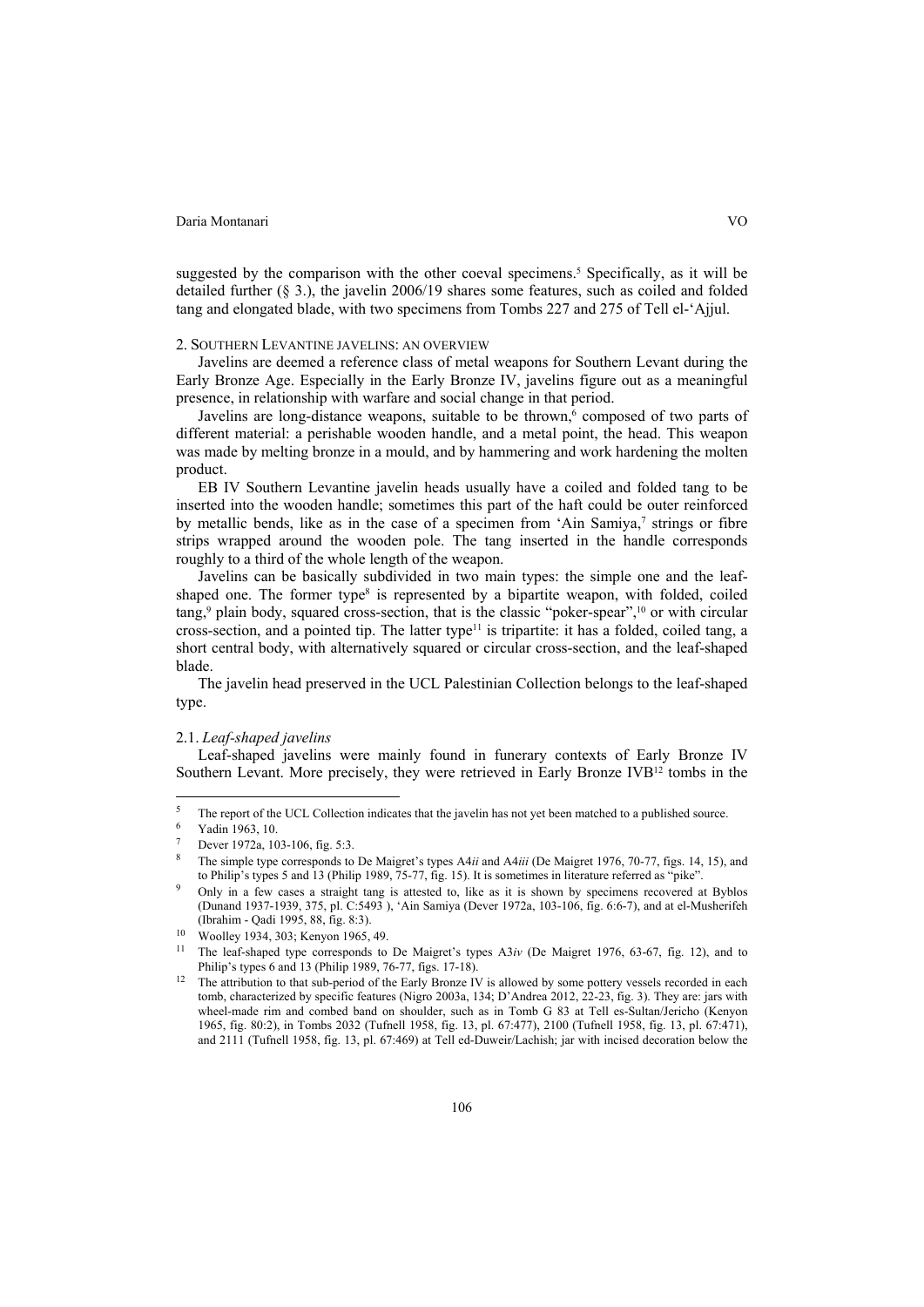sites of: Tell es-Sultan/Jericho,<sup>13</sup> el-Jib/Gibeon,<sup>14</sup> Tell ed-Duweir/Lachish,<sup>15</sup> Tell el-'Ajjul,<sup>16</sup> and in the necropolis of Tiwal esh-Sharqi<sup>17</sup> in Transjordan. In four cases, leaf-shaped javelins were associated with another weapon, the dagger, $18$  that is: at Tell es-Sultan/Jericho, Tombs G 83 and M 13, at Tell ed-Duweir/Lachish, Tomb 2111, and at Tiwal esh-Sharqi, Tomb SE.1.<sup>19</sup>

Moreover, six specimens bought on the market, though belonged to funerary equipment, and were probably plundered at 'Ain Samiya,<sup>20</sup> Jebel Qa'aqīr,<sup>21</sup> and Khirbet el-Kirmil.<sup>22</sup> They too are dated to late Early Bronze IV.23

Leaf-shaped javelins might be subdivided into two groups according to the length of the blade in respect of the whole length of the weapon. They could be short or long; the short type has a blade length between 4 and 6.7 cm, and usually exhibits a blade with rounded

wheel-made rim, such as in Tomb 227 at Tell el-Ajjul/Gaza (Petrie 1931, pl XLIV:33, M10); "teapots" with wheel-made rim and combed band on shoulder, such as in Tomb 2032 at Tell ed-Duweir/Lachish (Tufnell 1958, pl. 67:487), or completely combed, such as in Tomb M 13 at Tell es-Sultan/Jericho (Kenyon 1965, fig. 80:11); beaker with wheel-made rim and incised spiral below the rim, such as in Tomb M 13 at Tell es-Sultan/Jericho (Kenyon 1965, fig. 80:12).

- following the guideline established by the author (Pritchard 1963, 21), who linked the weapon to a combed sherd (Pritchard 1963, fig. 18:8), comparable with Early Bronze IVB wave-combed beaker and jar recovered at Tell ed-Duweir/Lachish (Tufnell 1958, pl. 66:404, 423).
- <sup>15</sup> Tombs 2032, 2100, 2111 (Tufnell 1958, 75-78, respectively pl. 22:2, 3, 1).
- <sup>16</sup> Tombs 227, 275 (Petrie 1931, 11-12, respectively pl. XIX:49, 48); there is unfortunately no published record belonging to Tomb 275, but the javelin. The Cemetery 100 - 200 is generally dated to Early Bronze IVB (Kenyon 1956, 47). 17 Tomb SE.1 (Tubb 1990, fig. 40b).
- 
- <sup>18</sup> Garfinkel Cohen (eds.) 2007, 63. A ceremonial meaning has been proposed for javelins and spearheads associated to daggers (Lapp 1966, 53) or a status-symbol value (Prag 1974, 102; Greenhut 1995, 31); but it is also possible that these weapons were a hallmark of the military specialization of the owner, after accompanied the deceased most of his life, these go together with him also in the tomb (see below § 4.).<br><sup>19</sup> The Tomb SE.1 contained two individuals, identified as a male and a female. It seems reasonable to attribute
- the weapons to the male deposition, though these were recovered in the centre of the chamber away from both skeletons, placed near the northern wall (Tubb 1990, 54-55, fig. 39b).<br>Dever 1972a, 103-106, fig. 5:1-3. These weapons were originated together with some Early Bronze IVB
- pottery vessels, such as combed jars, jars with incision below the rim, wave-combed and incised "teapot" jars, and incised and combed beakers (Dever 1972a, figs. 2-3) from the cemetery of 'Ain Samiya (Dever 1972a,
- <sup>21</sup> Dever 1972b, 233; 1997, 210-211. The Jebel Qa'aqīr cemetery is dated to the final part of the Early Bronze IV according to the pottery recorded, like as combed jars, combed and wave-combed beakers (Dever 1970, fig. 3- 4; 1972b, 233). Other two javelins, probably of the leaf-shaped type (Dever 1975, 32), were recovered at Jebel Qa'aqīr (London 1985, 97-98).<br>Dever 1975, 31-32, fig. 6:6-7. The pottery repertoire from the cemetery of Khirbet el-Kirmil can be dated to

4).<br><sup>23</sup> Cemeteries of central and south of Palestine are more representative of the later part of the Early Bronze IV (Oren 1973, 56, 59-60), as it is confirmed by pottery vessels previously illustrated (fns. 15-17). Looting activities, however, made this dating limitedly reliable.

<sup>&</sup>lt;sup>13</sup> Tombs G 83 and M 13 (Kenyon 1965, respectively 150, fig. 41:11; 153, fig. 41:13; Nigro 2003a, 137). <sup>14</sup> Tomb 13 (Pritchard 1963, 20-21, 98, fig. 18:9). This javelin might be dated to the Early Bronze IVB

Early Bronze IVB (Dever 1975, figs. 4, 6), except a few vessels that are slightly recent (Dever 1975, fig. 6:2,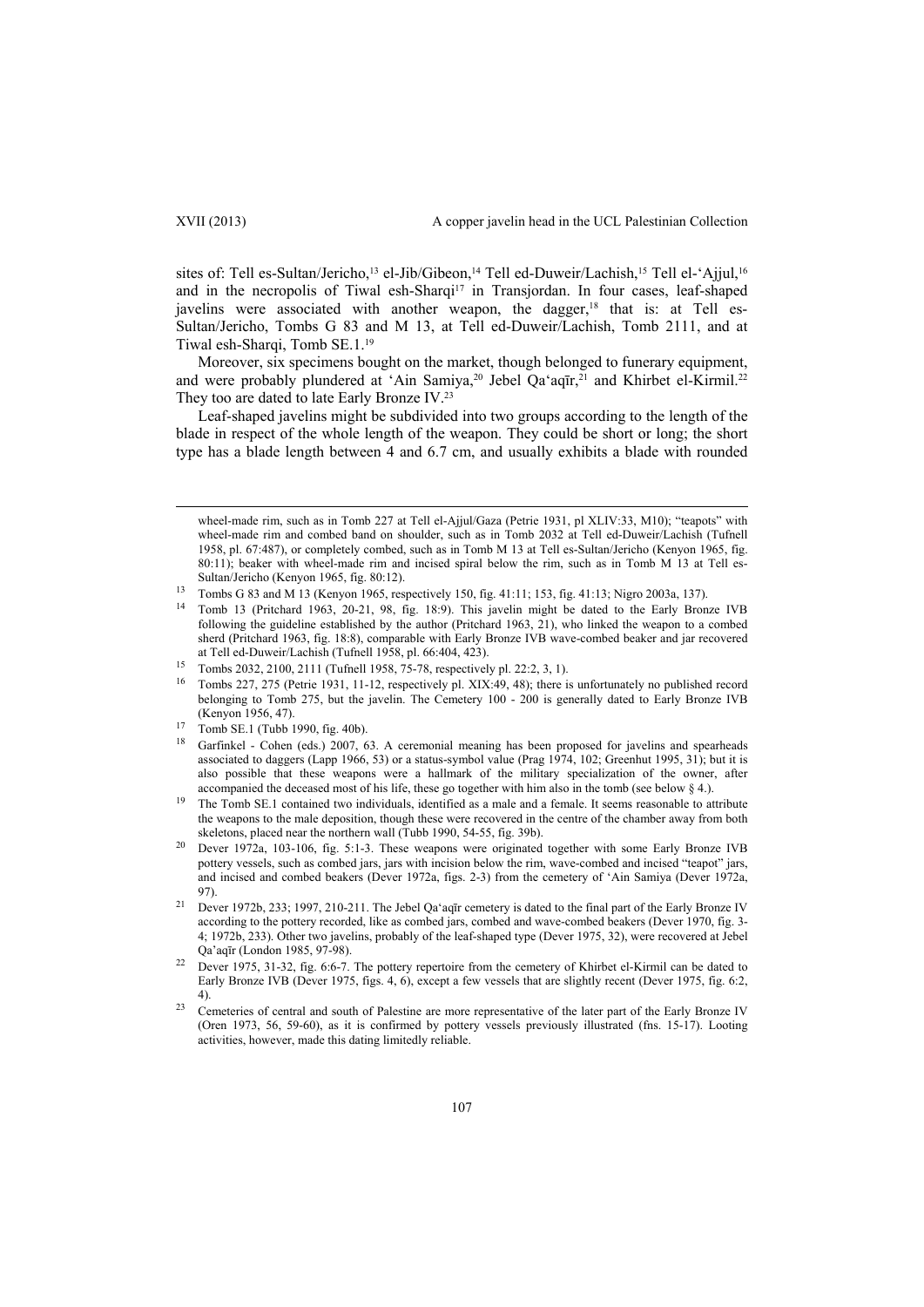tip, rounded base, and a lozenge-shaped cross-section.24 The long type, that has a blade length between 7 and 7.5 cm, could have a triangular shaped blade, sometimes with base corners, a marked midrib, and a lozenge-shaped cross-section, that sometimes shows concave sides.<sup>25</sup>

Leaf-shaped javelins generally do not exceed 33 cm in length and 200 g in weight.

# 3. COMPARISONS TO THE UCL JAVELIN

On the ground of typological analysis, the UCL javelin 2006/19 represents a wellknown Southern Palestinian type of Early Bronze IV, sharing distinctive features with some already known leaf-shaped specimens. It has a coiled and folded tang, with squared crosssection, such as the javelins recovered at Tell es-Sultan/Jerico, Tomb M 13,<sup>26</sup> at el-Jib/Gibeon, Tomb 13,<sup>27</sup> Jebel Qa'aqīr,<sup>28</sup> Tell ed-Duweir/Lachish, Tombs 2032 and 2100,<sup>29</sup> Tell el-'Ajjul/Gaza, Tomb 227,<sup>30</sup> and a circular central body, like as the other leaf-shaped javelins, (with the exception of two specimens from 'Ain Samiya<sup>31</sup> and Tell es-Sultan/Jericho, Tomb G 8332). The blade is elongated, as like as of the javelin from Tomb 275 of Tell el-'Ajjul, which shows a dorsal ridge and concave sides, quite similar to another specimen from 'Ain Samiya.<sup>33</sup>

It may be observed that EB IVB cemeteries and tombs where leaf-shaped javelins were retrieved are concentrated in the central and southern region of Palestine, even though a javelin of this type was collected also at Tiwal esh-Sharqi, in Jordan.<sup>34</sup>

4. CONCLUSIONS: CHRONOLOGICAL, ARCHAEOLOGICAL AND SOCIAL CONTEXT OF UCL COPPER JAVELIN N° 2006/19

If the UCL javelin was part of the conspicuous heritage of antiquity brought to London by Petrie from the Palestinian site of Tell el-'Ajjul, it seems highly probable that it belonged to a funerary context, as it was the case of the other known specimens mentioned above  $(\S 2.1, 3.)$ . It might be attribute to a tomb of a grave of the Cemetery 100 - 200, where other two leaf-shaped javelins of the same type were recovered, in Tombs 227 and

 $\overline{\phantom{a}}$ 

<sup>&</sup>lt;sup>24</sup> These features are shown by specimens from el-Jib/Gibeon (Pritchard 1963, fig. 18:9), Tell ed-Duweir/Lachish (Tufnell 1958, pl. 22:1, 3), and Tell el-'Ajjul (Petrie 1931, pl. XIX:49).<br><sup>25</sup> Concave sides are shown by specimens from Khirbet el-Kirmil (Dever 1975, fig. 6:6-7), and Jebel Qa'aqīr

<sup>(</sup>Dever 1972b, 233). Two specimens exceed the maximum blade length of 7.5 cm, they are one from Khirbet el-Kirmil (Dever 1975, 31-32, fig. 6:6), with a 10 cm blade, and one from Jebel Qa'aqīr (Dever 1972b, 233), with a 14 cm blade. The UCL javelin head has overall dimensions and tripartite measures almost equal to that of Khirbet el-Kirmil.<br>
<sup>26</sup> Kenyon 1965, fig. 41:13; this item seems to have a squared cross-section only at the tip of the tang.<br>
<sup>27</sup> Pritchard 1963, fig. 18:9.<br>
<sup>28</sup> Power 1972b, 233.

 $\frac{28}{29}$  Dever 1972b, 233.

<sup>&</sup>lt;sup>29</sup> Tufnell 1958, respectively pl. 22:2, 3.<br> $^{30}$  Petric 1931 pl. XIX:40

Petrie 1931, pl. XIX:49.

<sup>31</sup> Dever 1972a, fig. 5:1.

 $\frac{32}{33}$  Kenyon 1965, fig. 41:11.

Dever 1972a, fig. 5:3.

<sup>34</sup> Tubb 1990, 96.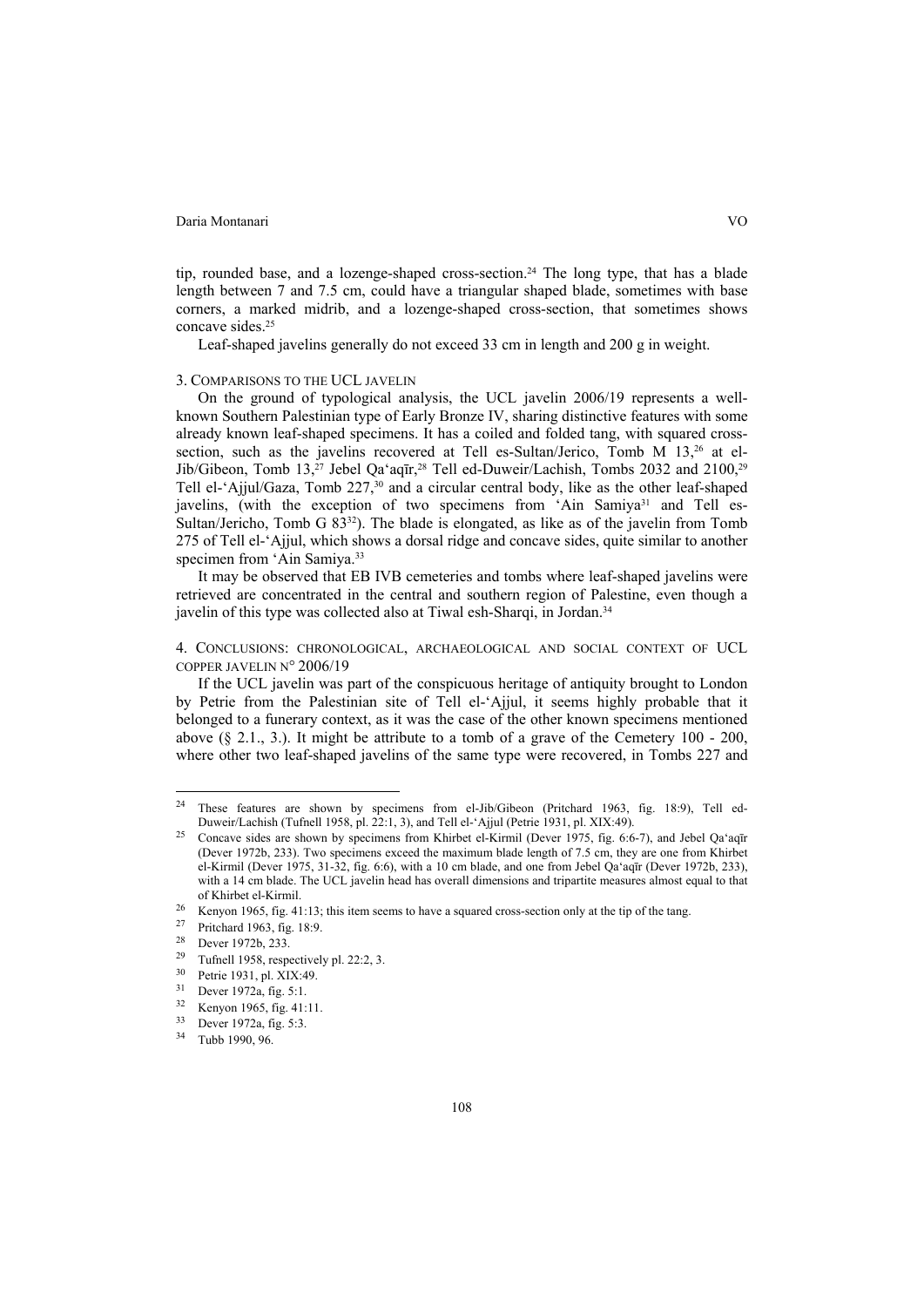275,<sup>35</sup> while no javelins at all were retrieved in the Cemetery 1500,<sup>36</sup> the other necropolis of Tell el-'Ajjul.

On the basis of the considerations illustrated above, UCL javelin head 2006/19, sharing common features with a series of leaf-shaped specimens (§ 3.), may be convincingly attributed to a distinguished type attested in Southern Levant during Early Bronze IVB. It seems strongly distinctive of a group of funerary equipment, which may be attributed to EB IV warriors, $37$  also because javelins are usually associated with other weapons, namely daggers.38

Moreover, the appearance of javelins, and especially of the leaf-shaped type during the Early Bronze IVB should be reconsidered in regard to the introduction of new technologically advanced skills and to the spreading of new weapon types. Throughout the Early Bronze IV in addition to javelins some new weapons make their appearance in funerary contexts, such as fenestrated axes of the broad earlier type,<sup>39</sup> hooked and socketed spearheads,<sup>40</sup> all of them possibly characteristic of warrior burials too.<sup>41</sup>

 $\overline{a}$ 

<sup>&</sup>lt;sup>35</sup> Petrie 1931, 11-12, respectively pl. XIX:49, 48.<br><sup>36</sup> Petrie 1932, 14-16.<br><sup>37</sup> Palumbo 1990, 109; Philip 1995, 140, 151; Nigro 1999, 16. Despite the fact that bronze objects in general and weapons in particular were precious items, they were nevertheless buried with their owners. This suggests that during this period weapons were the personal possessions of a warrior and were not controlled by a central authority or stored together in a community arsenal. Weapons were considered personal belonging; at the warrior's death, they were buried with him, letting go out of circulation costly weapons (Garfinkel 2001, 156-157).<br><sup>38</sup> Simple javelins, as it is shown by Tomb A41 at Dhahr Mirzbaneh (Lapp 1966, fig. 24:12-13), Tomb 50 and

<sup>52</sup> at el-Jib/Gibeon (Pritchard 1963, 54-56, figs. 56:8-9, 58:6-7), Tomb A1 at el-Musheirfeh (Ibrahim - Qadi 1995, 88, fig. 8:1-3), Tomb M16 at Tell es-Sultan/Jericho (Kenyon 1965, 153-155, fig. 41:14-15), and Tomb 1 at Amman (Zayadine 1978, 66, fig. 4:6-7), and leaf-shaped javelins, such as in the case of Tomb 2111 at Tell ed-Duweir/Lachish (Tufnell 1958, 75-78, pl. 22:1, 4), Tombs G 83 and M13 at Tell es-Sultan/Jericho (Kenyon 1965, 150, 153, figs. 41:10-11, 41:12-13), and Tomb SE1 at Tiwal esh-Sharqi (Tubb 1990, 53-58, fig. 40b) can be associated to daggers in funerary equipments. 39 Fenestrated axes recovered in tombs are those from Tell el-Mutesellim/Megiddo (Guy 1938, 115, pl. 163:8),

Ma'abarot (Gophna 1969, 174-177, fig. 2), 'Enot Shuni (Caspia *et al*. 2008, fig. 1:a-b), and Tell Mastaba (Beth Shan; Tzori 1962, 153). To these already mentioned as belonging a new type the anchor axes from Beit Ulla and Kfar Malek should be added (Nigro 2003b, 15, fig. 8; Ulla and Kfar Malek should be added (Nigro 2003b, 15, fig. 8; www.antiques.com/classified/1040823/Antique-Bronze-Fenestrated-Axe-Head---FZ-075;

www.antiques.com/classified/1040829/Antique-Bronze-Fenestrated-Axe-Head---FZ-079).<br><sup>40</sup> Hooked spearheads were recovered in tombs at Tell el-Hosn/Beth Shan (Oren 1973, X, 77, figs. 20:3; 21:14, 20), Tiberias (Tzaferis 1968, 19, pl. 1A); Geva-Carmel (Amiran 1974, fig. 1:5), Kinnutz Hazorea (Meyerhof 1989, 128, pl. 35:3:103), Fureidis (Hess 1980, fig. 1:7), Ma'abarot (Dar 1977, 62:7, 13, 14, 16), Ginosar (Epstein 1974, 3\*, fig. 4:11), Khirbet Beth Mizza/Motza (Bahat 1975, fig. 5:1), Horbat Gilan South (Mahajna 2006, fig. 3), and in the Wadi Hamra (Stepansky 2005, fig. 1). Socketed spearheads were registered in tombs at Tell el-Mutesellim/Megiddo, in Tombs 1101B Lower and 84C (Guy 1938, 26-27, 115, 163, fig. 174:1, pls. 86:3; 163:9), el-Jib/Gibeon (Pritchard 1963, 61, fig. 64:12-13), and in two dolmen in the Golan (Epstein 1985, 43, figs. 2:9; 3:18). 41 Usually spearheads are not associated to javelins in burials, but sometimes spearheads are in the same

funerary equipment together with fenestrated axes, as it is in the case of Tombs 1101B Lower and 84C (Guy 1938, 26-27, 115, 163, fig. 174:1, pls. 86:3; 163:9).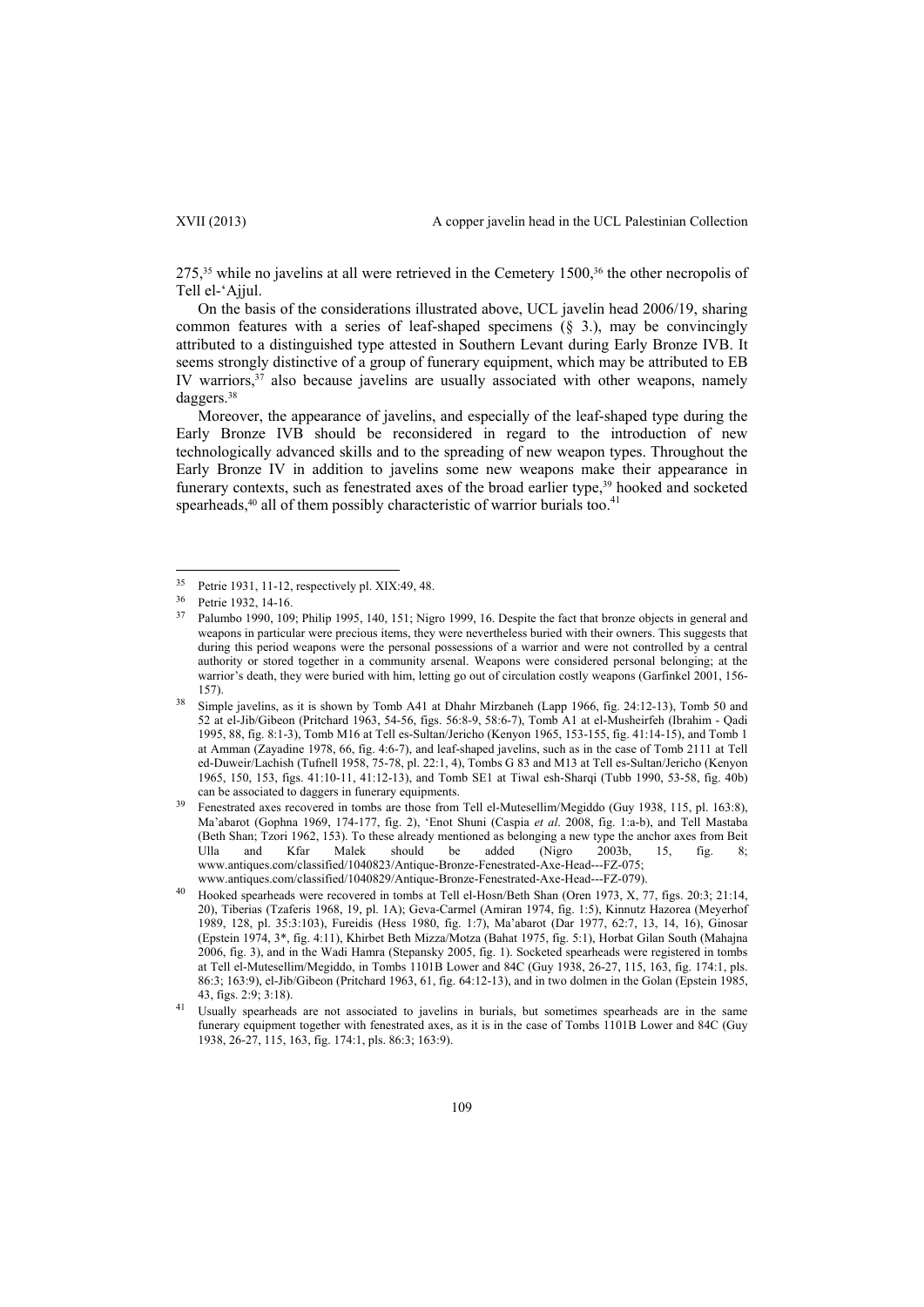The occurrence and association of different weapons within funerary equipment<sup>42</sup> (javelin + dagger or dagger + spearhead) first of all show that only a single ranged weapon was usually added to warrior burial. Secondly, it suggests that warriors existed with a specific weaponry, possibly depending on their specialization.<sup>43</sup>

Warriors burials are a distinguishing feature of the final phase of the Early Bronze IV in the Southern Levant, which is indeed the Early Bronze Age sub-period with the highest attestation of weapons. Warriors burials have be seen as strongly connected with similar tombs of following Middle Bronze Age period, thus pointing to the emerging of a warriors class in Southern Levant in this period.44

New types of weapons, as the UCL leaf-shaped javelin, and new burial patterns, as the warrior tombs, reflect social changes and the formation of new social balances during the non-urban interval at the turn of the  $3<sup>rd</sup>$  millennium BC.<sup>45</sup>

# **REFERENCES**

AMIRAN, R.

1974 A Tomb-Group from Gevaʽ-Carmel: *'Atiqot Hebrew Series* 7 (1974), pp. 1\*-12\*. BAHAT, D.

- 1975 A Middle Bronze I Tombe Cave at Motza: *Eretz Israel* 12 (1975), pp. 18\*-23\*.
- CASPIA, E.N. RIVIN, O. ETTEDGUI, H. PEILSTÖCKER, M. SHILSTEIN, S. SHALEV, S.
- 2008 Non-destructive Neutron Diffraction Study of Internal Structure of Archaeological Metal Artifacts from Israel: *9th International Conference on NDT of Art, Jerusalem Israel, 25- 30 May 2008*, www.sciencedirect.com/science.

COHEN, S.L.

2012 Weaponry and Warrior Burials: patterns of disposal and social change in the southern Levant: R. MATTHEWS - J. CURTIS (eds.), *Proceedings of the 7th International Congress on the Archaeology of the Ancient Near East 12 April - 16 April 2010, the British Museum and UCL, London*, Wiesbaden 2012, pp. 307-319.

# D'ANDREA, M.

2012 The Early Bronze IV Period in South-Central Transjordan: Reconsidering Chronology through Ceramic Technology: *Levant* 44 (2012), pp. 17-50.

DAR, S.

DE MAIGRET, A.

<sup>1977</sup> *Ancient Settlement of 'Emeq Hefer. The Sites of Tell Nurit, Nahal Alexander and the Rockcut Tombs of Ma'abarot*, Kibbutz Ma'abarot 1977.

<sup>1976</sup> *Le lance nell'Asia Anteriore nell'Età del Bronzo* (Studi Semitici 47), Roma 1976.

 $42$ 42 Doumet-Serhal - Griffiths 2007-2008, 202. 43 Palumbo 1990, 131.

<sup>44</sup> Oren 1971, 109; Philip 1995, 145, 153; Thalmann 2000, 50-53; Doumet-Serhal 2004, 175; Doumet-Serhal - Kopetzky 2011-2012, 9-10; Cohen 2012, 309.<br><sup>45</sup> Nigro 2003a, 121.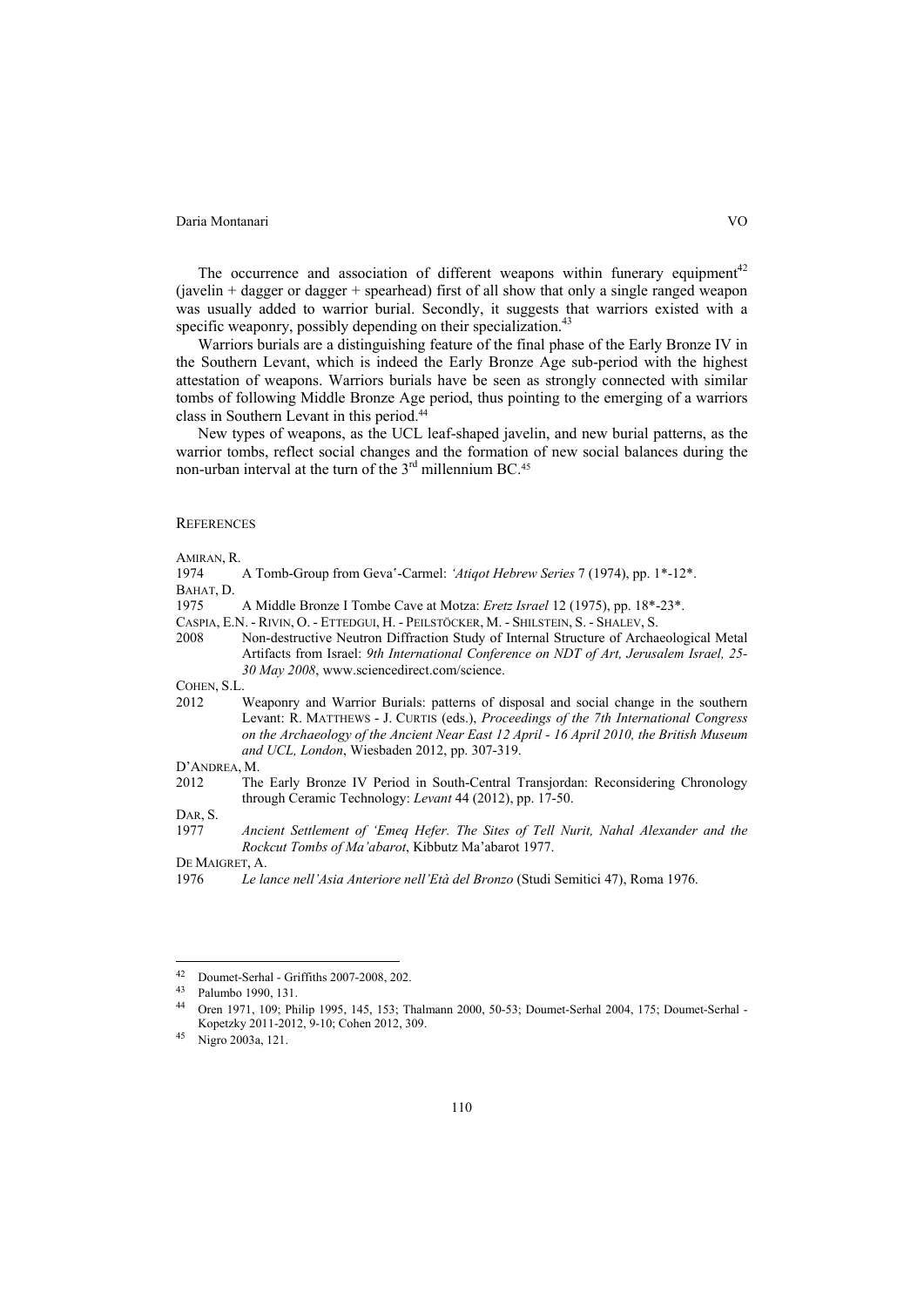DEVER, W.G.

- 1970 The "Middle Bronze I" Period in Syria and Palestine: J.A. SANDERS (ed.), *Essays in Honor of Nelson Glueck. Near Eastern Archaeology in the Twentieth Century*, New York 1970, pp. 132-163.
- 1972a Middle Bronze Age I Cemetery at Mirzbaneh and ʽAin Samiya: *Israel Exploration Journal* 22 (1972), pp. 95-112.
- 1972b A Middle Bronze I Site on the West Bank of the Jordan: *Archaeology* XXV (1972), pp. 231-233.
- 1975 A Middle Bronze I Cemetery at Khirbet el-Kirmil: *Eretz Israel* 12 (1975), pp. 18-33.
- 1997 Jebel Qa'aqīr: E.M. MEYERS (ed.), *The Oxford Encyclopedia of Archaeology in Near East*, vol. 3, Oxford 1997, pp. 201-211.

DOUMET-SERHAL, C.

- 2004 Weapons from the Middle Bronze Age Burials in Sidon: C. DOUMET-SERHAL (ed.), *Decade. A Decade of Archaeology and History in the Lebanon* (Archaeology and History in the Lebanon Special Edition), Beirut 2004, pp. 154-177.
- DOUMET-SERHAL, C. GRIFFITHS, D.
- 2007-2008 Bronze Artifacts from Burial 42 at Sidon: H. CHARAF (ed.), *Inside the Levantine Maze. Archaeological and Historical Studies Presented to Jean-Paul Thalmann on the Occasion of his Sixtieth Birthday* (Archaeology and History in the Lebanon 26-27), Beirut 2007- 2008, pp. 194-203.
- DOUMET-SERHAL, C. KOPETZKY, K.
- 2011-2012 Sidon and Tell el-Dab'a: Two Cities One Story. A Highlight on Metal Artefacts from the Middle Bronze Age Graves: C. DOUMET-SERHAL - A. RABATE - A. RESEK (eds.), *And Canaan Begat Sidon his Firstborn. A tribut to Dr. John Curtis on his 65th birthday* (Archaeology & History in the Lebanon 34-35), Beirut 2011-2012, pp. 9-52.

#### DUNAND, M.

1937-1939 *Fouilles de Byblos, 1926-1932*, Paris 1937-1939.

EPSTEIN, C.

- 1974 Middle Bronze Age Tombs at Kefar Solzd and Ginosar: *ʽAtiqot Hebrew Series* 7 (1974), pp. 13\*-39\*.
- 1985 Dolmens Excavated in Golan: *'Atiqot* 17 (1985), pp. 20-58.

GARFINKEL, Y.

- 2001 Warrior Burial Customs in the Levant in the Early Second Millennium B.C.: S. WOLFF (ed.), *Studies in the Archaeology of Israel and Neighboring Lands in Memory of Douglas L. Esse* (Studies in Ancient Oriental Civilization 59), Chicago 2001, pp. 143-161.
- GARFINKEL, Y. COHEN, S. (eds.)
- 2007 *The Middle Bronze Age IIA Cemetery at Gesher. Final Report* (The Annual of the American Schools of Oriental Research 62), Boston 2007.

GOPHNA, R.

1969 A Middle Bronze Age I Tomb with Fenestrated Axe at Maʽabarot: *Israel Exploration Journal* 19 (1969), pp. 174-177.

GREENHUT, Z.<br>1995 EI

1995 EB IV Tombs and Burials in Palestine: *Tel Aviv* 22 (1995), pp. 3-46.

GUY, P.L.O.

1938 *Megiddo Tombs* (Oriental Institute Publications 33), Chicago 1938.

HESS, O.

1980 A Middle Bronze age I Burial Cave at Fureidis: *'Atiqot* 14 (1980), pp. 34-36.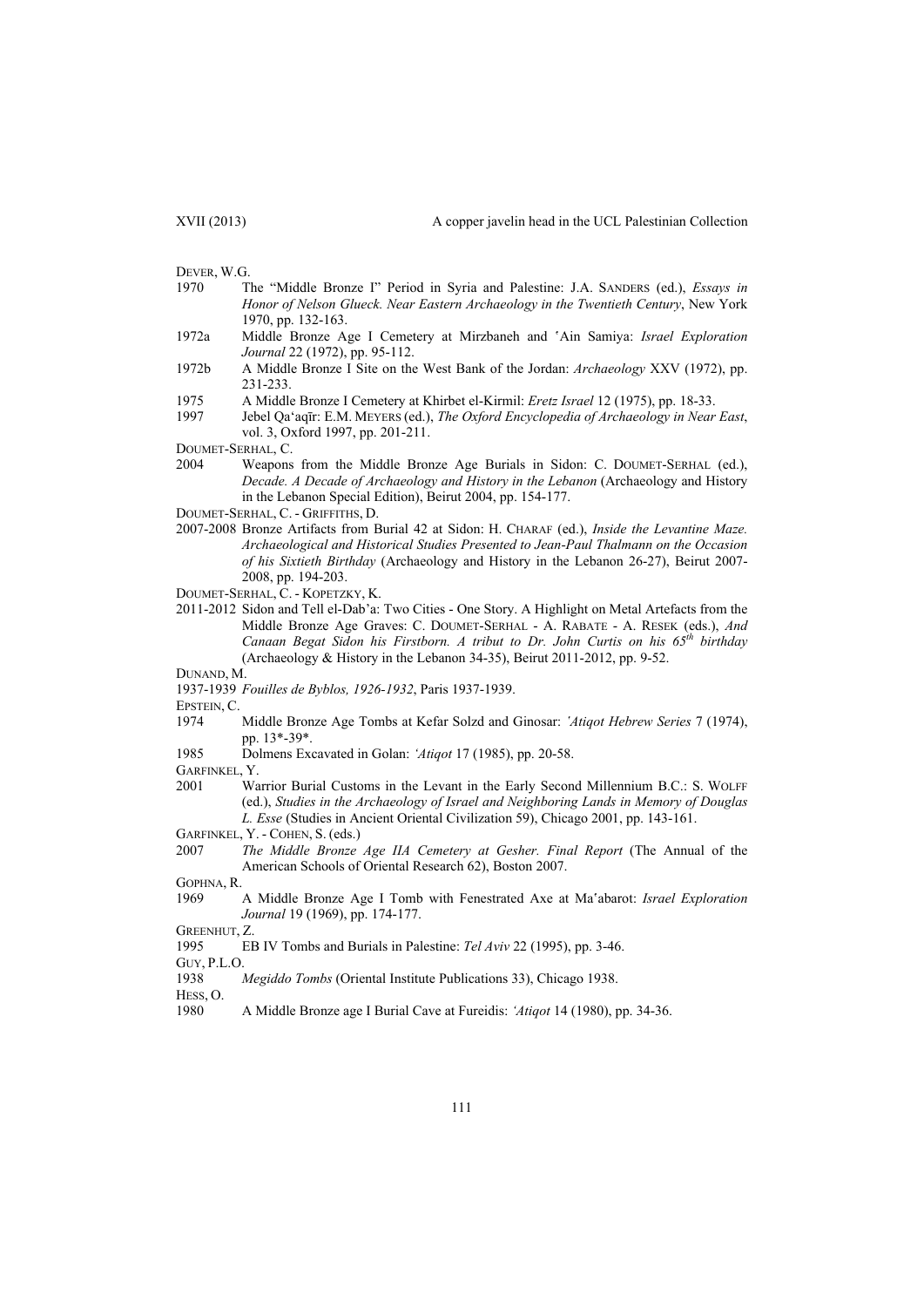IBRAHIM, M. - QADI, N.

1995 El-Musheirfeh 'Shnellaar' Tombs. An Intermediate Bronze Age Cemetery: S. BOURKE - J.P. DESCŒUDRES (eds.), *Trade, Contact, and the Movement of Peoples in the Eastern Mediterranean* (Mediterranean Archaeology Supplement 3), Sidney 1995, pp. 81-102. KENYON, K.M.

1956 Tombs of the Intermediate Early Bronze-Middle Bronze Age at Tell el-Ajjul: *Annual of the Department of Antiquities of Jordan* 3 (1956), pp. 41-55.

# 1965 *Excavations at Jericho, Volume Two. The Tombs Excavated in 1955-58*, London 1965 LAPP, P.

1966 *The Dhahr Mirzbaneh Tombs. Three Intermediate Bronze Age Cemeteries in Jordan* (American School of Oriental Research 4), New Haven 1966.

LONDON, G.A.

1985 *Decoding Designs: The Late Third Millennium B.C. Pottery From Jebel Qa'aqir* (PhD Dissertation), University of Arizona 1985.

MAHAJNA, S.

- 2006 Horbat Gilan (South): *Hadashot Arkheologiyot. Excavation and Survey in Israel* (2006) 118, www.hadashot-esi.org.il (electronic journal).
- MEYERHOF, E.L.
- 1989 *The Bronze Age necropolis at Kibbutz* Hazorea (British Archaeological Reports. International Series 534), Oxford 1989.

NIGRO<sub>L</sub>

- 1999 Sei corredi tombali del Bronzo Antico IV dalla necropoli di Gerico ai Musei Vaticani: *Bollettino dei Monumenti Musei e Gallerie Pontificie* XIX (1999), pp. 5-22.
- 2003a Tell es-Sultan in the Early Bronze Age IV (2300-2000 BC) Settlement *VS* Necropolis A Stratigraphic Periodization: *Contributi e Materiali di Archeologia Orientale* IX (2003), pp. 121-158.
- 2003b L'ascia fenestrata e il pugnale venato: due tipologie di armi d'apparato e l'inizio dell'età del Bronzo Medio in Palestina: *Bollettino dei Monumenti e Musei e Gallerie Pontificie* XXIII (2003), pp. 7-42.

OREN, E.D.

- 1971 A Middle Bronze Age I Warrior Tomb at Beth-Shan: *Zeitschrift des Deutschen Palästina-Vereins* 87/2 (1971), pp. 109-139.
- 1973 *The Northern Cemetery of Beth Shan* (Museum Monograph of the University Museum of the University of Pennsylvania), Leiden 1973.

PALUMBO, G.

1990 *The Early Bronze Age IV in the Southern Levant. Settlement patterns, economy, and material culture of a 'Dark Age'* (Contributi e Materiali di Archeologia Orientale 3), Roma 1990.

PETRIE, W.M.F.

- 1931 *Ancient Gaza I. Tell el Ajjul* (Publications of British School of Archaeology in Egypt, Egyptian Research Account 53), London 1931.
- 1932 *Ancient Gaza II. Tell el Ajjul* (Publications of British School of Archaeology in Egypt, Egyptian Research Account 54), London 1932.

PHILIP, G.

- 1989 *Metal Weapons of the Early and Middle Bronze Ages in Syria-Palestine* (British Archaeological Reports. International Series 526) Oxford 1989.
- 1995 Warrior burials in the ancient Near-Eastern Bronze age: the evidence from Mesopotamia, Western Iran and Syria-Palestine: S. CAMPBELL - A. GREEN (eds.), *The Archaeology of Death in the Ancient Near East* (Oxbow Monograph 51), Oxford 1995, pp. 140-154.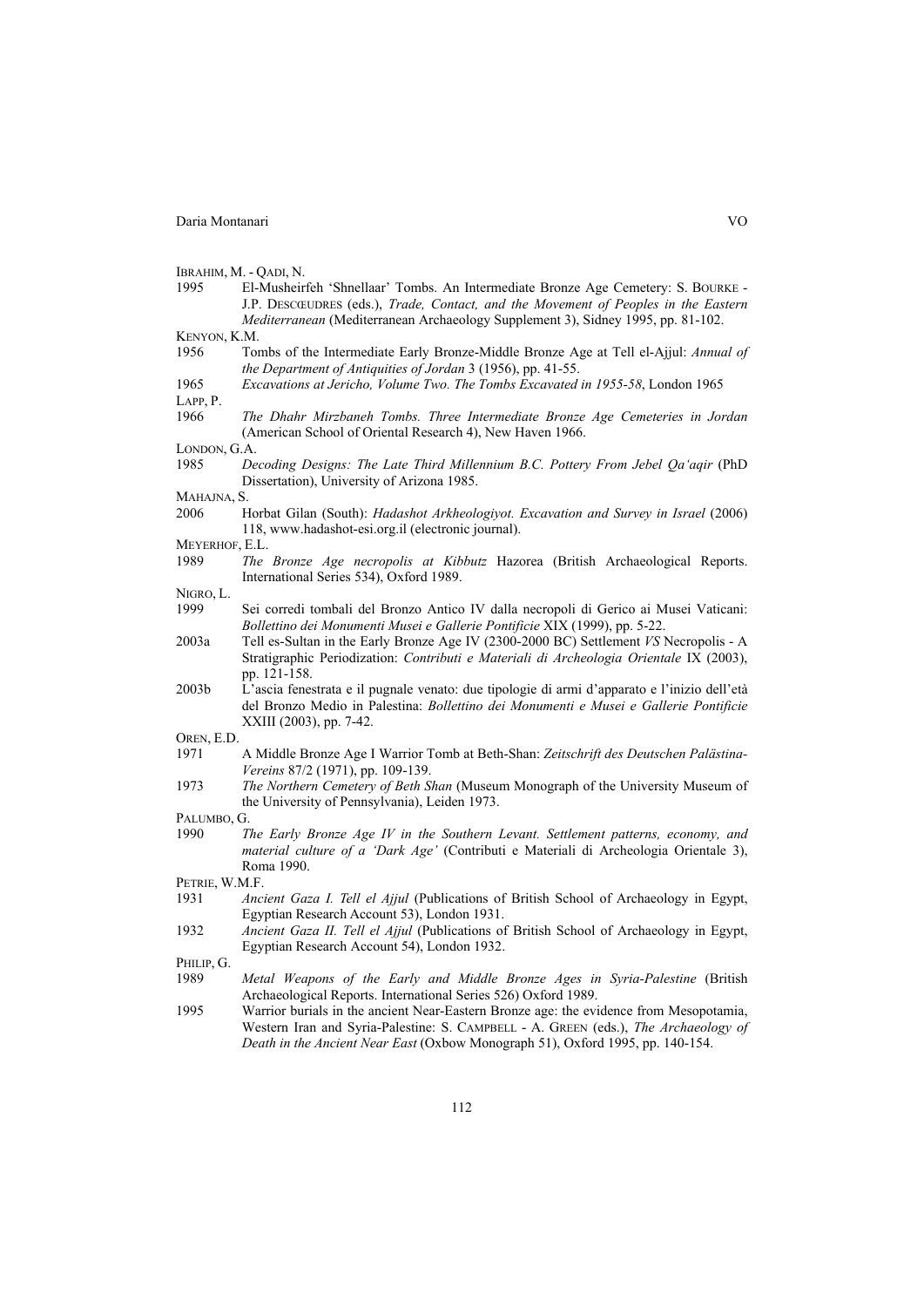PRAG, K.

1974 The Intermediate Early Bronze-Middle Bronze Age: an Interpretation of the Evidence from Transjordan, Syria and Lebanon: *Levant* 6 (1974), pp. 69-116.

PRITCHARD, J. B.

- 1963 *The Bronze Age Cemetery at Gibeon*, Philadelphia 1963.
- SPARKS, R.T.
- 2005 The Lost Loci of Tell el-'Ajjul: Petrie's Area C: *Palestine Exploration Quarterly* 137 (2005), pp. 23-29.
- 2013a Publicising Petrie: Financing Fieldwork in British Mandate Palestine (1926–1938): *Present Past* 5/1 (2013), pp. 1-15.
- 2013b Flinders Petrie Through Word and Deed: Re-evaluating Petrie's Field Techniques and their Impact on Object Recovery in British Mandate Palestine: *Palestine Exploration Quarterly* 145 (2013), pp. 143-159.

STEPANSKY, Y.

2005 Zefat: *Hadashot Arkheologiyot. Excavation and Survey in Israel* 117 (2005), www.hadashot-esi.org.il (electronic journal).

THALMANN, J.P.

2000 Tell Arqa: *Bulletin d'Archéologie et d'Architecture Libanaises* 4 (2000), pp. 5-74. TUBB, J.N.

1990 *Excavations at the Early Bronze Age Cemetery of Tiwal esh-Sharqi*, London 1990.

TUFNELL, O.

1958 *Lachish IV (Tell ed-Duweir) The Bronze Age*, Oxford 1958.

TZAFERIS, V.

1968 A Middle Bronze Age I Cemetery in Tiberias: *Israel Exploration Journal* 18 (1968), pp. 15-19.

TZORI, N.

1962 *Survey of the Beth Shan Valley: The Beth Shan Valley. 17th Archaeological Convention*, Jerusalem 1962, pp. 135\*-198\*.

UCKO, P.J.

- 1998 The biography of a collection: The Sir Flinders Petrie Palestinian Collection and the role of University Museums: *Museum Management and Curatorship* 17 (1998), pp. 351-399.
- UCKO, P.J. SPARKS, R.T. LAIDLAW, S.
- 2007 *A Future for the Past: Petrie's Palestinian Collection. An Exhibition Held in the Brunei Gallery*, London 2007.
- WOOLLEY, C.L.
- 1934 *Ur Excavations II. The Royal Cemetery. A Report on the Predynastic and Sargonic Graves Excavated between 1926 and 1931*, London 1934. YADIN, Y.

1963 *The Art of Warfare in Biblical Lands: In the Light of Archaeological Study*, Jerusalem

1963.

- ZAYADINE, F.
- 1978 An EB-MB Bilobate Tomb at Amman: P.R.S. MOOREY P.J. PARR (eds.), *Archaeology in the Levant: Essays in Honor of Kathleen M. Kenyon*, Warminster 1978, pp. 59-66.